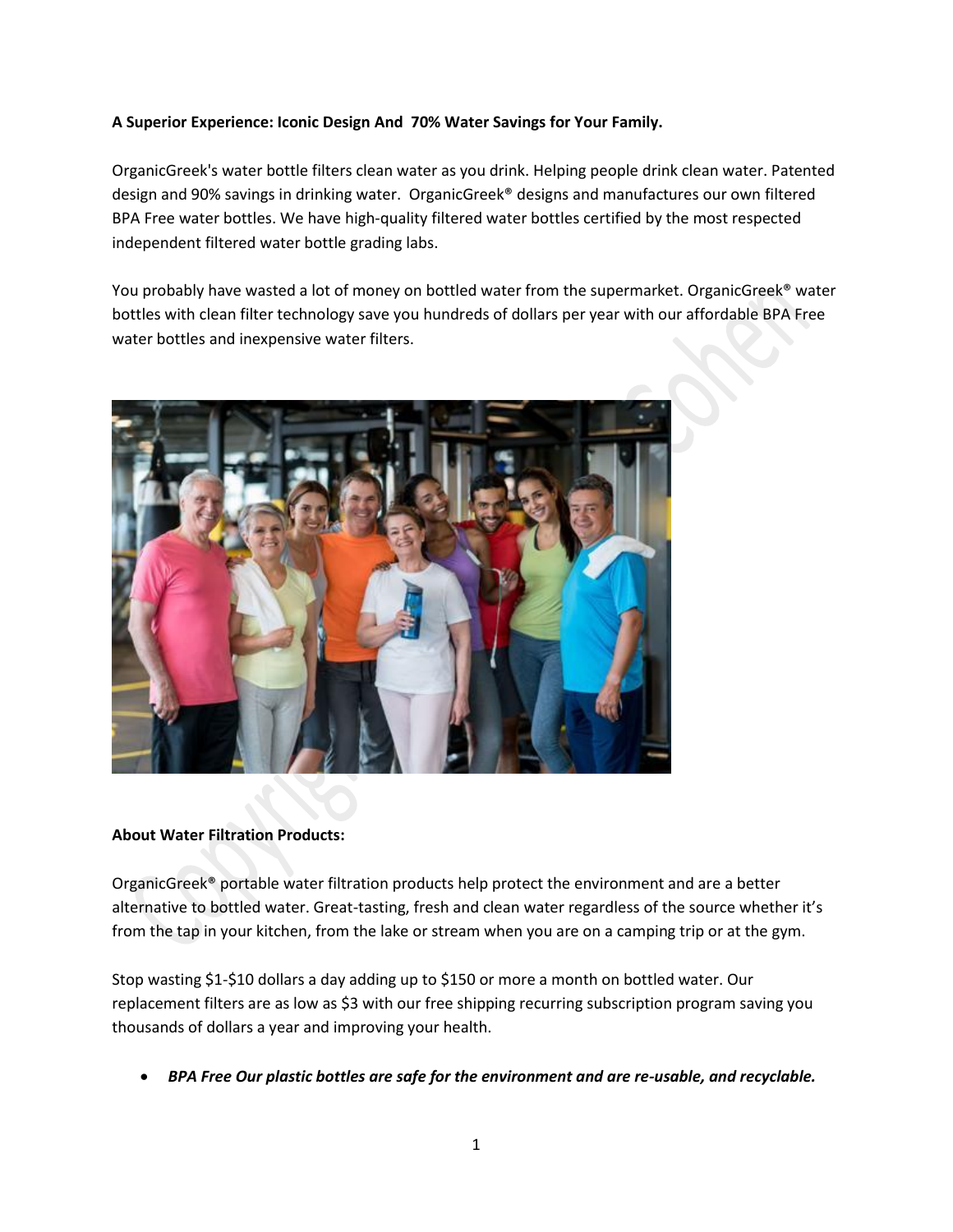- *A Water Bottle That Filters as You Drink.*
- *Physical appearance benefits of filtered water shinier hair. The chlorine in unfiltered tap water is what makes most people's hair dull and flat.*
- *Removes chlorine and chlorine byproducts from the water, both of which have been shown to be harmful to human health.*
- *Removes lead in the water right before you receive it, reducing the risk that it will regain any of that lead before you drink it.*
- *Water regulates the metabolism, and without healthy water, the metabolism can fail to work* 
	- *correctly.*
- *Healthy water is critically important if mixing formula for babies.*

Filtered water reduces risk of certain cancers Studies have proven that removing the chlorine and chlorine byproducts in water through filters just before drinking can easily reduce the chances of getting certain cancers such as rectal cancer, colon cancer, and bladder cancer.

Organic Greek's new line of portable water filtration bottles using Ionic Adsorption Micron Filter Removes up to 99% of fluoride. This filtration system leaves in the beneficial trace minerals such as calcium, magnesium and potassium your body needs to survive.

# **BPA Free**

Our plastic bottles are safe for the environment and are re-usable, and recyclable. Get up to 100 gallons of pure healthy great tasting filtered water just pennies a gallon. BPA and Phthalates are chemicals that have been used in the production of plastics and have been found to affect the hormones in humans and can lead to neurological issues, obesity and pose severe health risks to children in particular babies.

# **The Best Alternative to Bottled Water**

Aesthetics: Filtered water from the tap is frequently better tasting and better smelling than unfiltered water. Many people don't drink enough water because they just don't like the taste or smell of it.

 **Chlorine and chlorine byproducts: Filters remove chlorine and chlorine byproducts from the water, both of which have been shown to be harmful to human health over long periods of time.**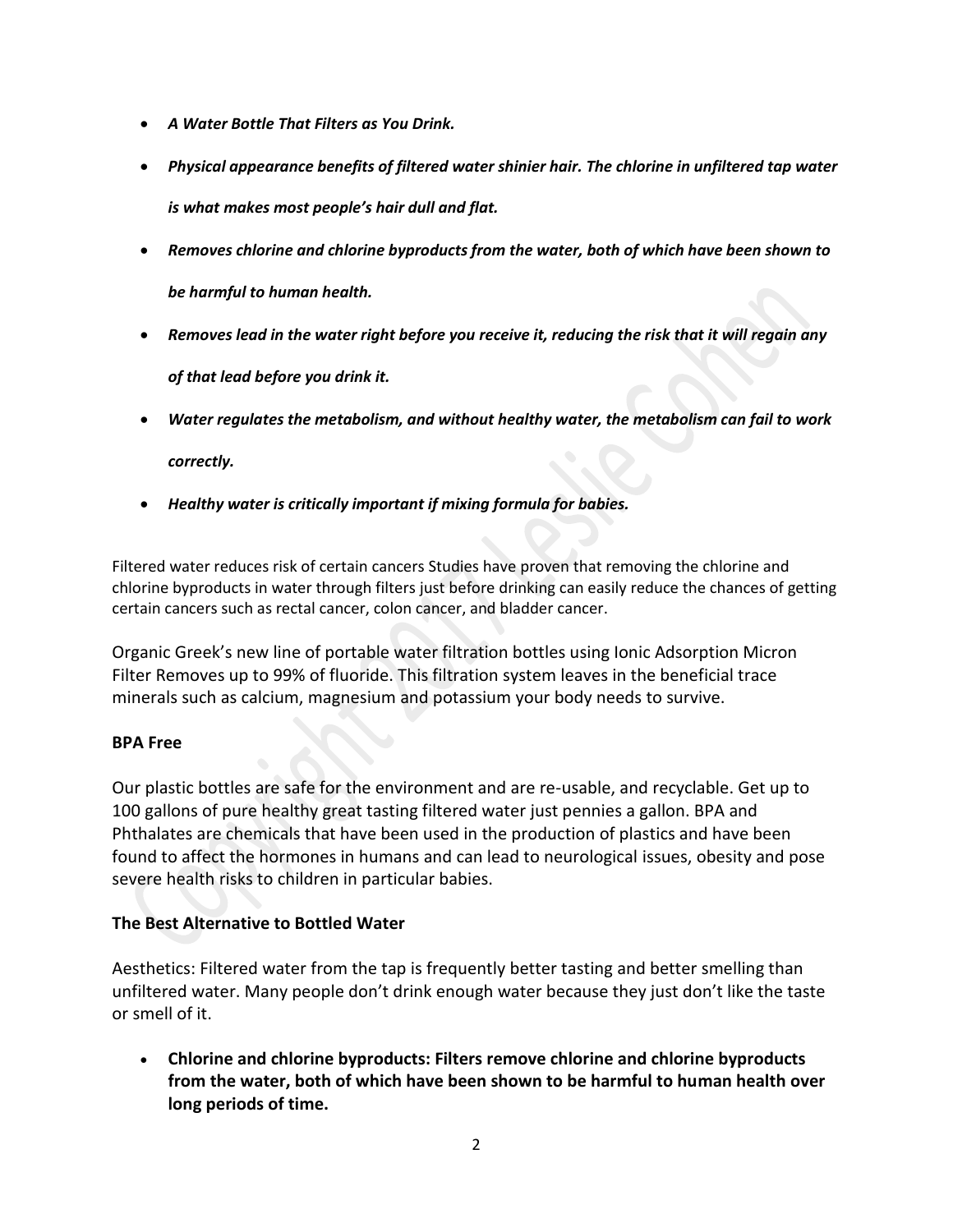- **Toxins: Having a water filter on sources like a few taps or using whole house filters can be a last line of defense against over 2,100 toxins that can get into your water after it is filtered by your water provider.**
- **Lead: Water filters also remove lead in the water right before you receive it, reducing the risk that it will regain any of that lead before you drink it.**
- **Cost: Having filtered water come directly from the tap is much cheaper over time than buying bottle after bottle of water, where you're paying for the plastic as well as the water inside.**
- **Stops waste and saves our environment.**



**The Physical Appearance Benefits of Filtered Water**

- **Shinier hair: The chlorine in unfiltered tap water is what makes most people's hair dull and flat. Removing the chlorine can make your hair shiny and appear healthier.**
- **Softer hair: Another facet of healthier hair is hair that is soft to the touch. The removal of chlorine via a shower or whole house filter is going to make your hair softer, as chlorine also dries out your hair.**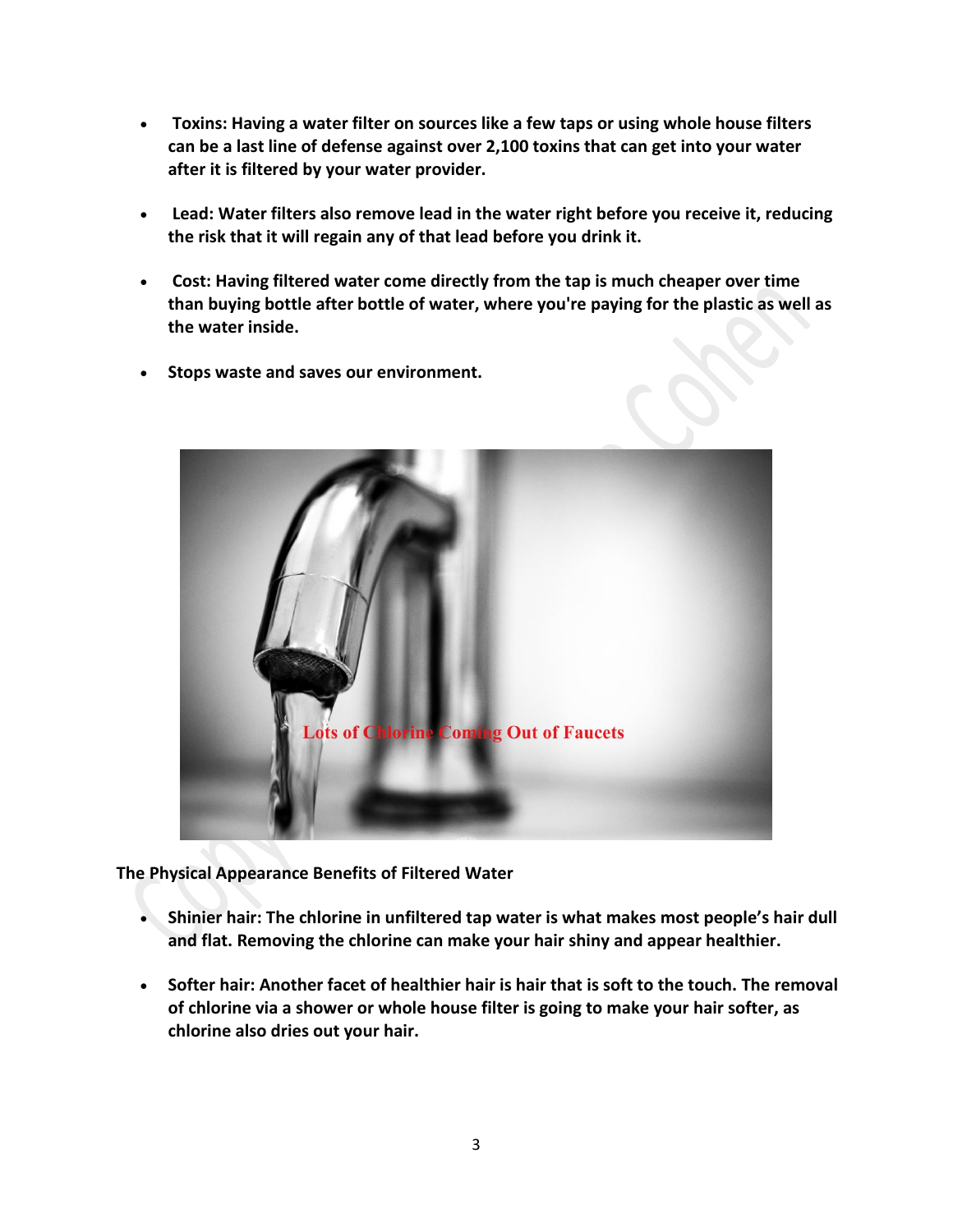- **Softer skin: Healthy skin is another outward sign that you're healthy and drinking and showering in filtered water can help you have softer skin. Chlorine makes skin dull and rough, just as it does to hair, and removing the chlorine from your water can help.**
- **Reduces skin problems: Chlorine only hurts your skin in the long run, eventually causing you to spend money on expensive lotions or treatments to look healthy and happy.**
- **Healthier nails having a water filter can also help you have healthier, stronger nails. Chlorine and other toxins weaken your nails, either from prolonged exposure through washing dishes, or internally from drinking it. Filtering the water removes those toxins and helps your nails grow stronger and more beautiful.**



## **Health Benefits**

Not only does filtered water help with digestion and detoxification of the body, but it also keeps the nervous system up and running. Filtered water is important for young children, especially babies that don't have the immune system built up that most adults do.

 **Digestion - The digestive system uses a large amount of water. From preventing the over-absorption of sugars and harmful chemicals to promoting metabolism and regular bowel movements, water is a central part of the entire digestive system. Filtered water is needed to make sure this works correctly.**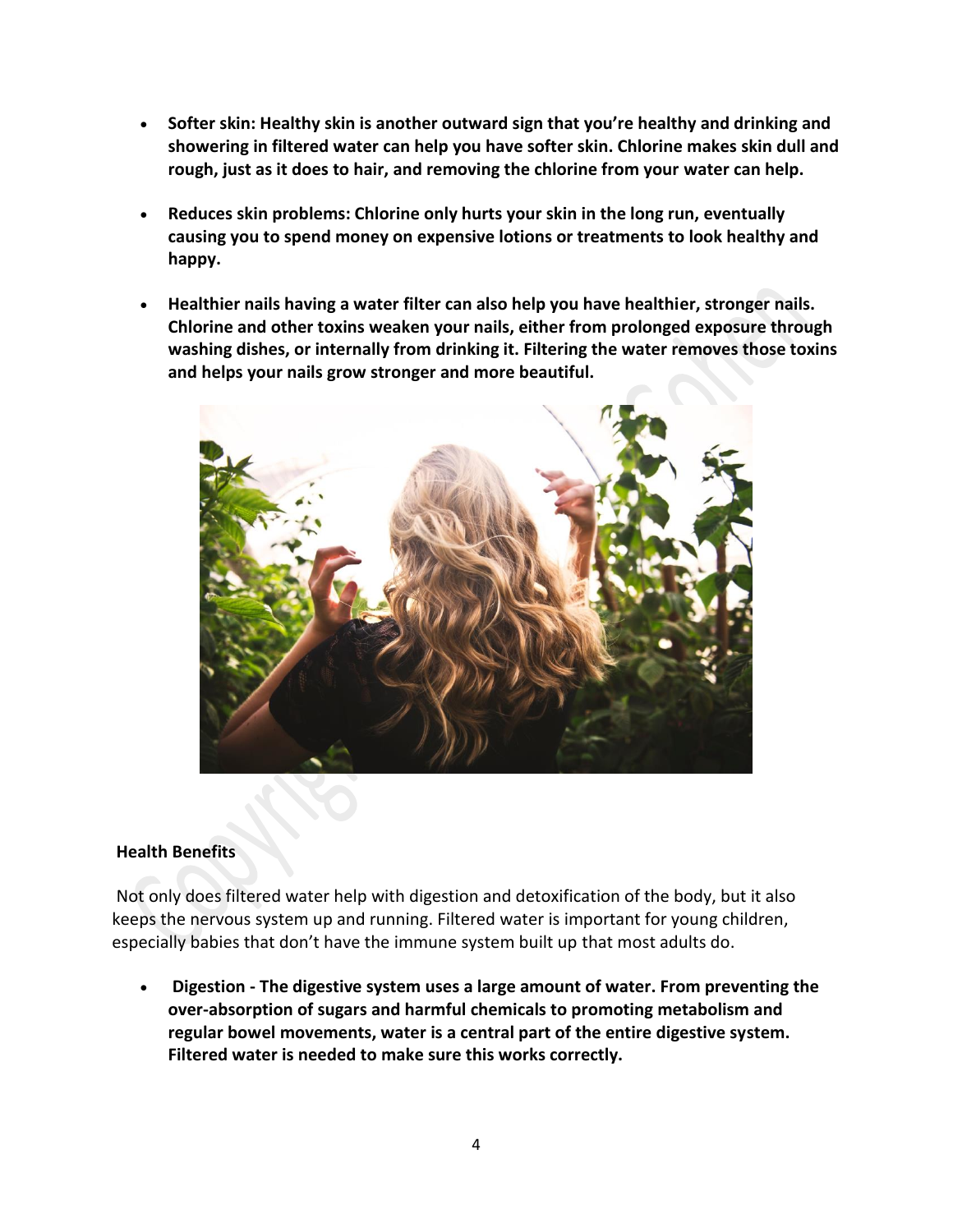- **Weight Control - Without fresh, clean water, the body may absorb more sugars and carbohydrates than anything else. It can also cause the body to fail to absorb the vitamins and nutrients from the foods we eat. Water also regulates the metabolism, and without healthy water, the metabolism can fail to work correctly.**
- **Nervous System - Considering that the brain is mostly water, healthy water is the key to total body health as well as avoiding problems with the nervous system. Many headaches, from tension to sinus headaches, can be alleviated or at least lessened to some degree by drinking more clean water. Being dehydrated can also affect your concentration, your ability to see small print, and your ability to comprehend anything you read. Thus, drinking healthy water makes sense, especially at work.**
- **Detoxification - The kidneys need pure, fresh water to detoxify the body. Clean water helps the kidneys rid the body of toxins and keep your urinary system working well. Healthy water also reduces your risk of bladder infections, improving the immunity of your body. If water isn't healthy or already filled with chlorine and other chemicals, the water won't be effective in cleaning the toxins out of our bodies.**
- **Babies and Healthy Water - Until the age of six to twelve months, babies are not recommended to drink water, as it can over-hydrate their systems. But some women do not have the choice to breast-feed, and have to rely on formula for their baby s health and nutrition. Healthy water is critically important if mixing formula for a baby. Unhealthy water can lead to dangerous consequences with babies, such as mental retardation and even death through poisoning.**

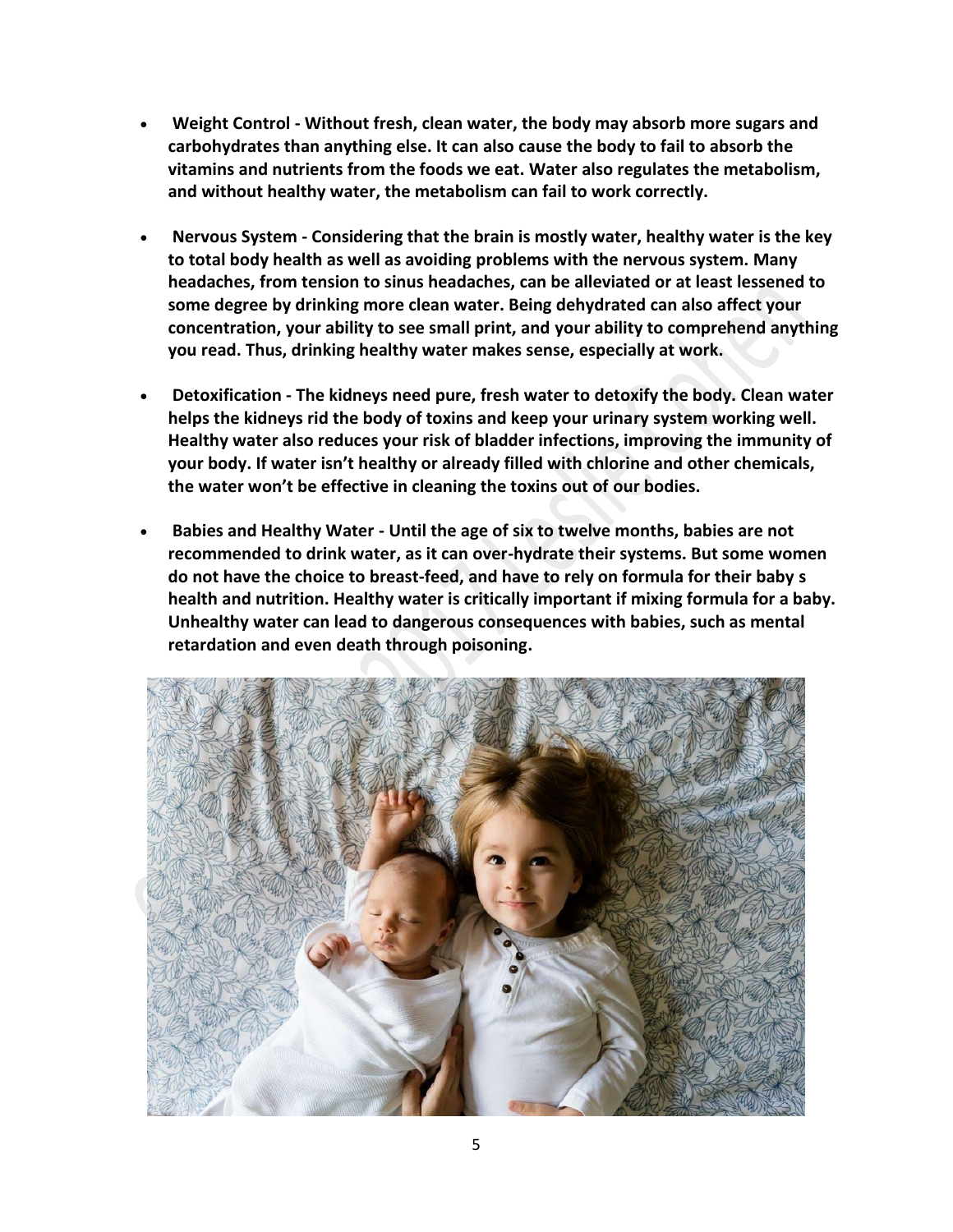

## **Prevention and Filtered Water**

Filters remove the lead and chlorine in water that can cause serious problems, as well as other toxins that can make it into your water after the water leaves the treatment centers. Some of the other health benefits of water filters include:

> **Reduces risk of certain cancers Studies have proven that removing the chlorine and chlorine byproducts in water through filters just before drinking can easily reduce the chances of getting certain cancers such as rectal cancer, colon cancer, and bladder cancer.**

 **Reduces risk of other diseases with the removal of other toxins and water parasites, filtered water can easily reduce diseases like gastrointestinal disease.**